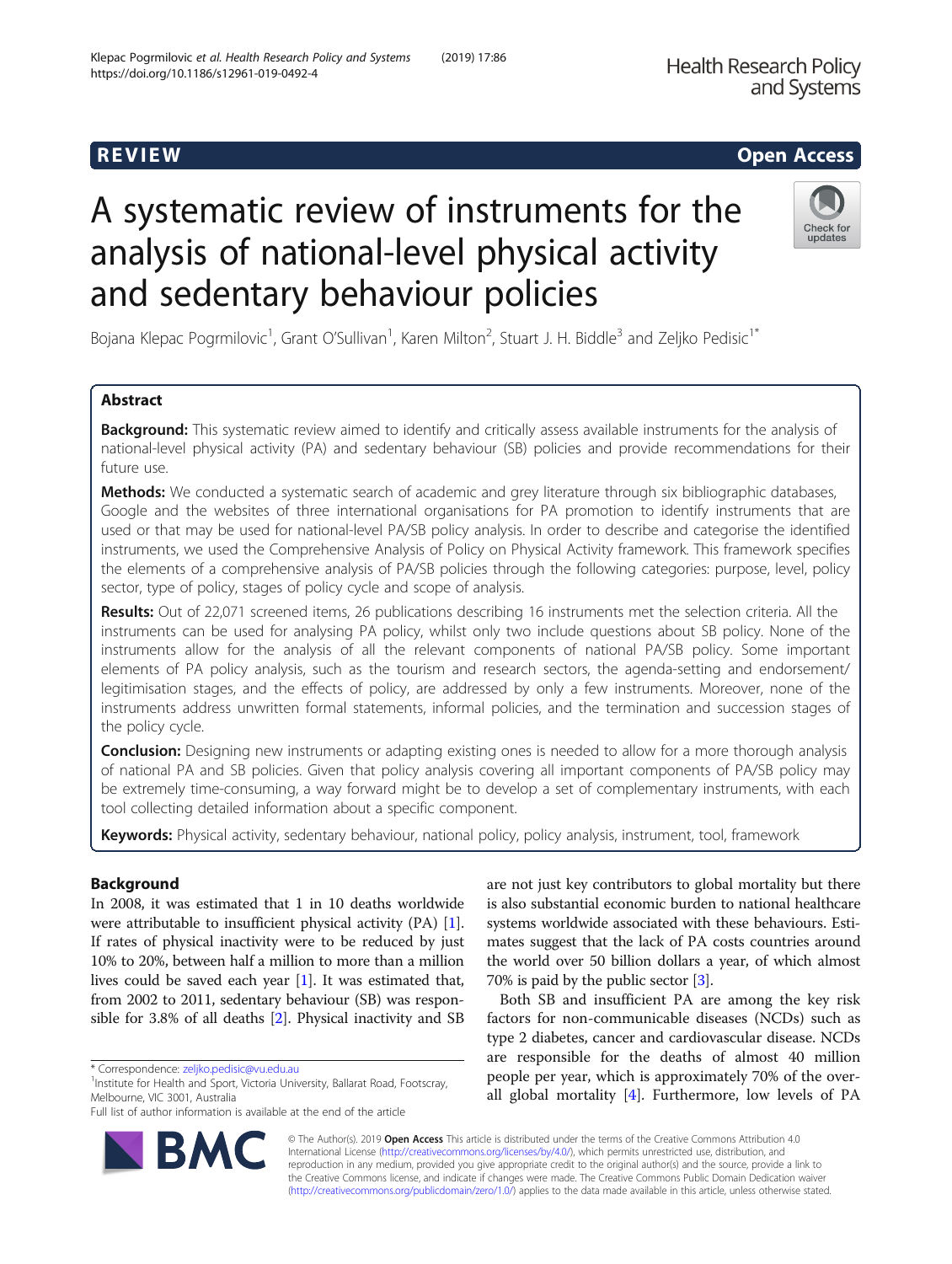and high levels of SB are also associated with negative mental health outcomes [\[5](#page-10-0), [6](#page-10-0)].

National governments are crucial players in achieving positive changes in population health [\[7](#page-10-0)]. Governments are, in cooperation with other public health stakeholders, responsible for creating environments that empower individuals to make health-enhancing decisions [[7\]](#page-10-0). One of the essential determinants of active living is the policy environment  $[8]$  $[8]$ , and the development and implementation of national policies may contribute to the creation of supportive environments for people to engage in physically active lifestyles [[9,](#page-10-0) [10](#page-10-0)]. The recent Global Action Plan on Physical Activity 2018–2030, issued by WHO, recommends 20 policy actions that produce multiple social, economic and health benefits, and are applicable to different national contexts [\[10](#page-10-0)]. Typical examples of standalone PA policies are national PA action plans (e.g. 'Get Ireland Active!' – the national physical activity plan for Ireland  $[11]$  $[11]$ ) and national PA strategies (e.g. 'Everybody active, every day' – an evidence-based approach to physical activity by Public Health England [\[12\]](#page-10-0)). PA and SB policies are also often included in national obesity prevention strategies (e.g. the Mexican National Strategy for the Prevention and Control of Overweight, Obesity and Diabetes [[13](#page-10-0)]), NCD prevention strategies (e.g. National Multisectoral Strategic Plan for Prevention and Control of Non-Communicable Diseases in Namibia  $2017/18-2021/22$  [[14\]](#page-10-0)), and public health strategies (e.g. 'Healthy throughout Life' – the targets and strategies for public health policy of the Government of Denmark, 2002–2010 [[15\]](#page-10-0)).

Progress regarding the development of national PA policies has been made in most countries [[16](#page-10-0)]. However, with policy implementation generally being poor, countries are urged to take bold initiatives to address this issue  $[16]$  $[16]$ . PA and SB policy analysis can help tackle these challenges through raising awareness of the current opportunities and gaps, promoting important cross-sectoral and cross-level debates [\[17](#page-10-0)], providing a platform to improve public policy-making related to PA/SB, contributing to meeting various health objectives [[18](#page-10-0)]. and assisting policy-makers in making better informed decisions [[19\]](#page-10-0).

Policy analysis, defined as "any form of policy-relevant research" [\[20](#page-10-0)], encompasses the use of various instruments, tools and techniques to study established policies as well as their development and consequences [[21\]](#page-10-0). It is a valuable practice for continuous improvement of policies, and it has been developing for almost 70 years [[22,](#page-10-0) [23\]](#page-10-0). Health policy analysis has a central role in fostering successful health promotion reforms [[24\]](#page-10-0). There is no consensus on how to perform a policy analysis and which method is best [[25\]](#page-10-0). A plethora of instruments, tools and techniques are available for policy analysis in general [[23](#page-10-0), [26](#page-10-0)–[29\]](#page-10-0), health policy analysis [[21,](#page-10-0) [24](#page-10-0), [30\]](#page-10-0), and specific areas within health policy such as chronic illness  $[31]$  $[31]$  or obesity policies  $[32]$  $[32]$ . Given that contexts and research questions relevant for policy analysis in different areas may greatly differ, not all policy analysis instruments are universally applicable. Several instruments have, therefore, been developed specifically for the analysis of PA and SB policies [[33,](#page-10-0) [34](#page-10-0)]. The Comprehensive Analysis of Policy on Physical Activity (CAPPA) framework [[35\]](#page-10-0) defines 38 elements of a comprehensive analysis of PA and SB policies, through the following 6 categories: 'purpose', which includes 2 elements – auditing and assessment of policies; 'level', which includes 5 elements – international, national, subnational, local and institutional policies; 'policy sector', which includes 11 elements – health, sport, recreation and leisure, education, transport, environment, urban/rural planning and design, tourism, work and employment, public finance, and research; 'type of policy', which includes 5 elements – formal written policies, unwritten formal statements, written standards and guidelines, formal procedures and informal policies; 'stage of the policy cycle', which includes 8 elements – agenda-setting, formulation, endorsement/legitimisation, implementation, evaluation, maintenance, termination and succession of policy; and 'scope of analysis', which includes 7 elements – availability, context, processes, actors, political will, content and effects. The CAPPA framework also provides definitions and key rationales underpinning each category and element of the framework [\[35](#page-10-0)]. PA and SB are co-dependent behaviours [\[36](#page-10-0)] and the contexts of PA and SB policies are very similar [\[35](#page-10-0)]. Owing to these facts, PA and SB policies are very often studied within a single study. A recent review found only 1 study that analysed SB policies independently of PA policies [\[25](#page-10-0)]. It was therefore suggested that the CAPPA framework can be used to guide research on SB policies.

Research on PA policies is growing and is much more developed than it was a few years ago [\[25](#page-10-0)]. Although SB policy research is still in its infancy, there has been some progress in recent years [[25\]](#page-10-0). Klepac Pogrmilovic et al. [\[25](#page-10-0)] found that various definitions were used to conceptualise PA/SB policy as well as various methodological approaches and instruments to perform PA policy analysis. This lack of standardisation may be desirable in young research fields, as it puts less constraints on methodological approaches, and therefore allows empirical evaluation of different methodologies. However, it may also lead to a vague conceptualisation of research questions and can hinder cross-study and inter-policy comparability [[25\]](#page-10-0).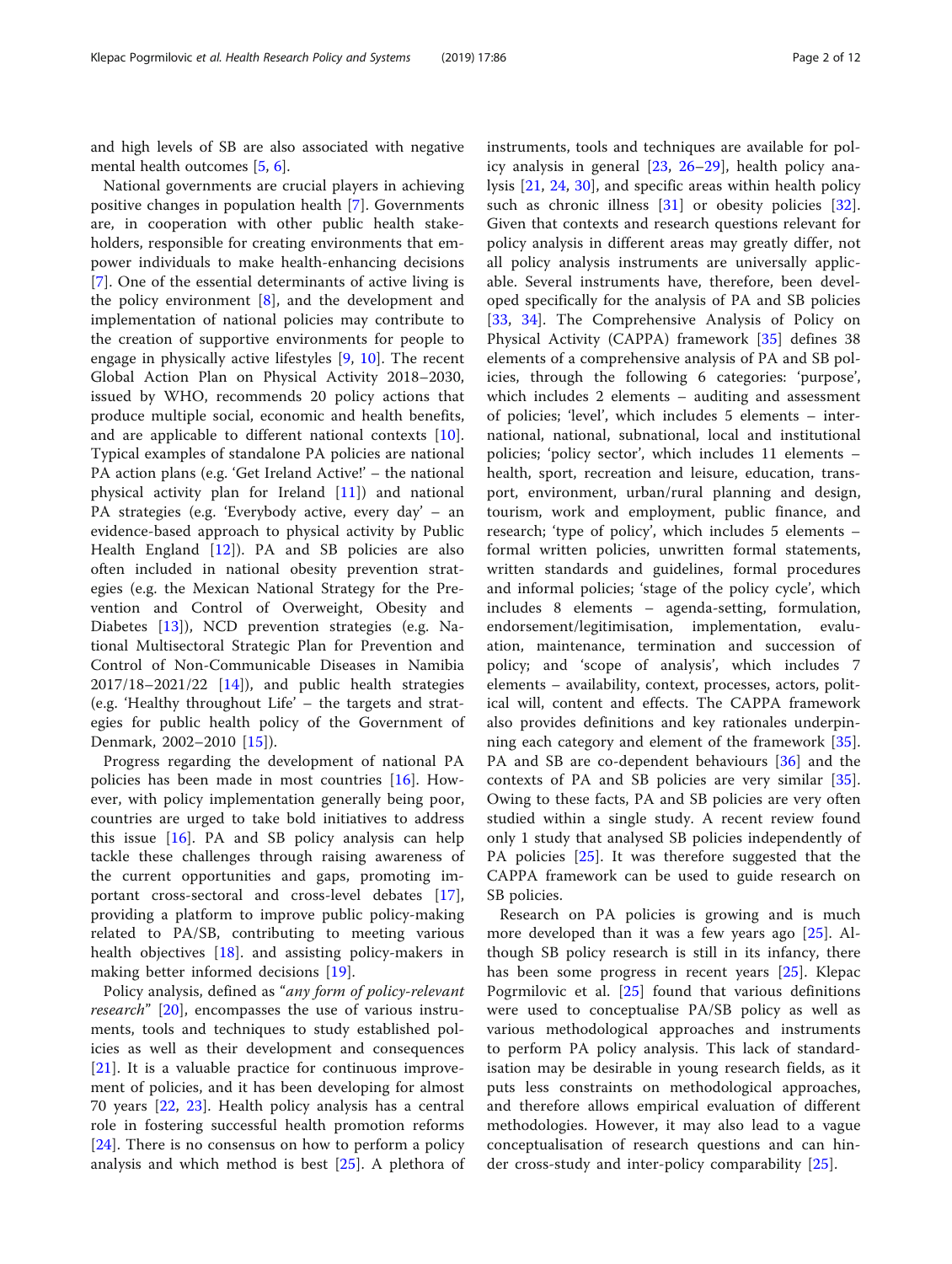The scope and quality of policy analysis and comparability of findings across studies will largely be determined by the quality, comprehensiveness and uniformity of instruments used to perform the analyses. No previous systematic review has summarised information about the instruments used for the analysis of national policies related to PA and/or SB. Therefore, the aim of this systematic literature review was to identify and critically assess available instruments for the analysis of national-level PA/SB policies and provide recommendations for their future use. We aimed to assess the purpose and scope of each instrument, the sectors and stages of the policy cycle they refer to, and the types of policy that they cover.

# Methods

# Search strategy

The primary search was conducted in six databases, namely Scopus, SPORTDiscus, PubMed/MEDLINE, Web of Science (including Science Citation Index Expanded, Arts & Humanities Citation Index, Conference Proceedings Citation Index – Science, Social Sciences Citation Index and Conference Proceedings Citation Index – Social Science & Humanities), Networked Digital Library of Theses and Dissertations, and Open Access Theses and Dissertations. The search was conducted through titles, abstracts and keywords using the entries 'physical inactivity', 'physical activity', 'sitting' and 'sedentar\*', and combining them with the terms 'policy' and 'policies'. A full search syntax is available in Additional file [1](#page-9-0). The secondary search was performed through (1) the reference lists of all included publications, (2) citations of the included publications identified by Google Scholar and (3) the authors' own archives. Additional searches were conducted in Google and on the websites of WHO and two large international PA promotion networks – the Active Healthy Kids Global Alliance and the Global Observatory for Physical Activity (GoPA!). We conducted a three-stage screening process that included (1) automatic and manual exclusion of duplicates, (2) manual screening of titles and abstracts, and (3) assessment of eligibility based on full texts. The study selection was completed independently by two authors (BKP and GO) in July 2017. Discrepancies between the study selections were resolved in a discussion with the third author (ZP). If perfect agreement between the three authors had not been reached in the discussion, the final decision was made based on a majority vote. A flow diagram of the search and study selection process is available in Fig. [1](#page-3-0).

# Study selection and inclusion criteria

In this review, we considered the term 'policy analysis' as a synonym for the terms 'assessment', 'audit', 'evaluation' and 'review' of policy. We relied on the definition of PA policy analysis from the CAPPA framework, a conceptual inventory of components for a comprehensive analysis of PA policies, which can be used to guide the selection of existing instruments for policy analysis or the development of new ones [\[35\]](#page-10-0). It defines PA policy analysis as "any kind of policy-relevant research that au-dits or assesses one or more aspects of PA policy" [\[35](#page-10-0)]. Although developed primarily to guide the analysis of PA policies, the CAPPA framework can also be used in SB policy research [[35\]](#page-10-0).

By instruments, we considered sets of criteria and measurement tools that can be used for any aspect of PA/SB policy analysis. By a 'set of criteria', we considered a collection of principles that may serve as a guide for policy analysis. These sets of criteria do not usually include specific questions that may directly be used for policy analysis. By contrast, 'measurement tools' contain specific questions that may be used in various types of research related to PA/SB policies.

To be included in the review, a publication had to meet the following two criteria:

- 1) The publication includes an original description of an instrument that has been used or that may be used for national-level PA/SB policy analysis;
- 2) The abstract and/or the full-text of the publication is available in English.

# Data extraction and coding

The following data were extracted for every identified PA/SB policy analysis instrument: (1) whether it addresses PA policy, SB policy or both; (2) whether its purpose is auditing or assessment of policies; (3) what sectors of policy it covers; (4) what types of policies it covers; (5) what stages of the policy cycle it addresses; and (6) the scope of the policy analysis that can be done using the instrument.

To describe and categorise the identified instruments, we relied on the CAPPA framework [\[35\]](#page-10-0). We relied on all categories and elements presented in the CAPPA framework with the exception of a policy level category, because this review focused on national-level policies only.

The data extraction and coding were independently conducted by two authors (BKP and ZP). Disagreements between the authors were resolved by a discussion between all authors. Detailed data extraction is available in Table [1.](#page-4-0)

# Results

The primary search identified 19,418 records, leaving 11, 524 after the removal of duplicates. Following title and abstract screening, 10,818 documents were excluded. Fulltexts of the remaining 706 documents were reviewed, and 17 of them were deemed eligible. In the secondary search,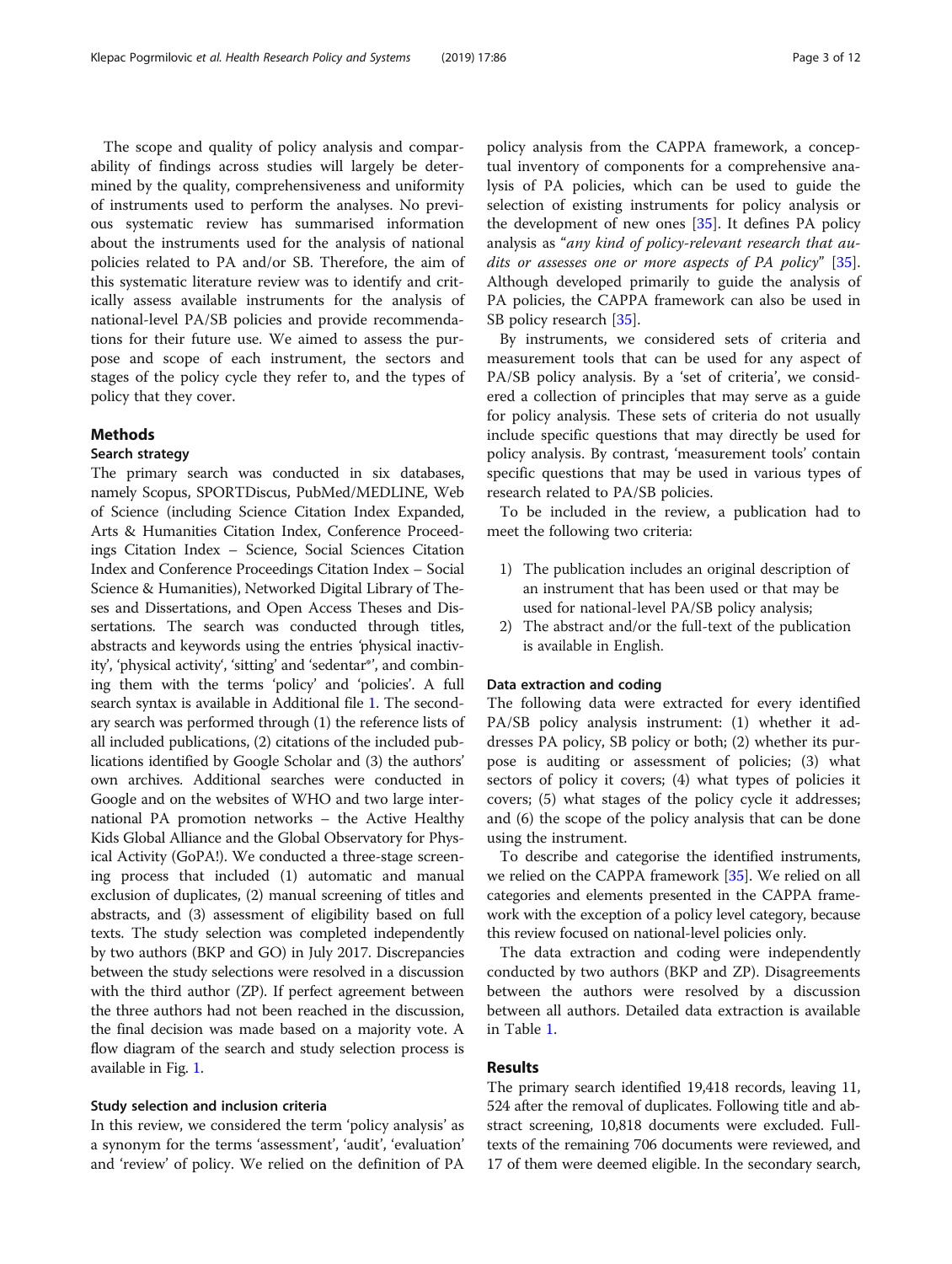<span id="page-3-0"></span>

we identified a further 2653 documents, 9 of which met the inclusion criteria, providing a total of 26 publications for inclusion (Fig. 1). These 26 documents (12 journal articles [[17](#page-10-0), [38](#page-10-0), [41](#page-10-0), [45](#page-11-0)–[49,](#page-11-0) [51,](#page-11-0) [52,](#page-11-0) [55,](#page-11-0) [59\]](#page-11-0), 11 reports [[37](#page-10-0), [39](#page-10-0), [40](#page-10-0), [42](#page-10-0)–[44](#page-11-0), [50](#page-11-0), [53,](#page-11-0) [54,](#page-11-0) [56](#page-11-0), [58](#page-11-0)], 2 published questionnaires [[33](#page-10-0), [57\]](#page-11-0) and 1 unpublished questionnaire [[34](#page-10-0)]) describe 16 instruments. The identified instruments and their assessments against the CAPPA framework are presented in Table [1](#page-4-0). A description of included publications and all instruments is available in Additional file [2](#page-9-0). Ten included instruments (described in 13 documents) are sets of criteria [[37](#page-10-0)–[46,](#page-11-0) [50,](#page-11-0) [51](#page-11-0), [55](#page-11-0)]. To help readers understand how these sets of criteria may be used to collect data about PA/SB policy, we developed sample questions based on the items of 1 set of criteria [[37](#page-10-0)] (Additional file [3](#page-9-0)). Furthermore, the remaining 6 included instruments (described in 13 documents) are measurement tools [[17](#page-10-0), [33](#page-10-0), [34](#page-10-0), [47](#page-11-0)–[49,](#page-11-0) [52](#page-11-0)–[54,](#page-11-0) [56](#page-11-0)–[59](#page-11-0)]. All included publications were issued from 2003 to 2017. Eight studies were funded by the European Union (EU) and/or by WHO.

Only 2 included instruments refer to both SB and PA policies [\[33](#page-10-0), [34\]](#page-10-0). All other instruments refer to PA policies only. The number of items in the included instruments ranges from 2 to 28 (mode = 8). The included instruments differ greatly in terms of their content and structure. Nevertheless, items about some elements of PA policy emerge repeatedly across multiple instruments. Further, 81%  $(n = 13)$  of instruments contain items about focus of policy on specific target groups, funding and available resources, and leadership and coordination, and 75% ( $n = 12$ ) of instruments address the importance of integration of PA policy in different sectors and settings. Evaluation of policies and surveillance/ monitoring of PA/SB are addressed in 69% ( $n = 11$ ) of the instruments. Setting specific goals for PA promotion is mentioned in 56%  $(n = 9)$  of the instruments, whilst the importance of involving different stakeholders in PA policy is addressed in 50%  $(n = 8)$  of the instruments. The significance of political support and the existence of PA guidelines as important parts of a successful PA policy are addressed in 44%  $(n=7)$  of the instruments. Items about the timeframe for policy implementation and consultations in the policy development process are included in 38% ( $n = 6$ ) of the instruments. Evidence-based PA policy is addressed in 31% ( $n = 5$ ) of the instruments.

Most publications excluded based on the title/abstract were (1) not related to PA/SB (e.g. publications focused on climate change, war, history, racial differences, sedentarism/nomadism, tobacco/smoking, HIV/AIDS, food, etc.), (2) epidemiological studies related to various health issues and (3) PA/SB studies that were not about policies. Most publications excluded based on their full text were (1) focused on PA/SB policies but did not describe and/or use any instrument for policy analysis, (2) described and/or used an instrument for policy analysis that focused on international, subnational, local or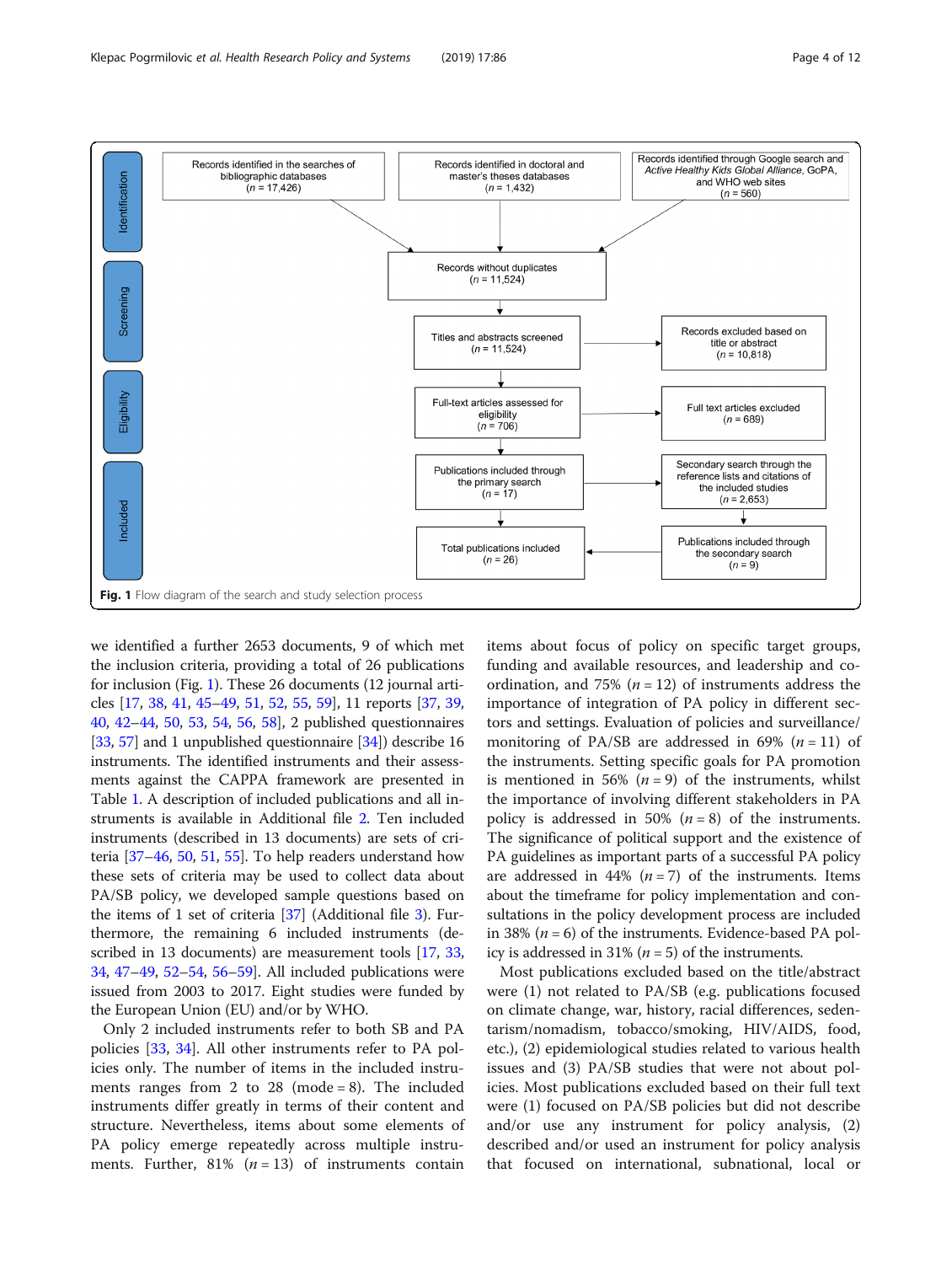| Instrument                                                                                                                               | Author(s) and<br>publication                                                           | Characteristics               |                                 |                                                                                                                                           |                                                                               |                                                                               |                                                                   |
|------------------------------------------------------------------------------------------------------------------------------------------|----------------------------------------------------------------------------------------|-------------------------------|---------------------------------|-------------------------------------------------------------------------------------------------------------------------------------------|-------------------------------------------------------------------------------|-------------------------------------------------------------------------------|-------------------------------------------------------------------|
|                                                                                                                                          |                                                                                        | Includes<br>PA, SB<br>or both | Purpose<br>items on of analysis | Policy sector                                                                                                                             | Type of<br>policy                                                             | Stage of<br>policy cycle                                                      | Scope of<br>analysis                                              |
| Policy principles for the promotion<br>of healthy diets and physical activity                                                            | - WHO, 2003 [37]                                                                       | PA                            | Auditing<br>Assessment          | None                                                                                                                                      | Formal<br>written<br>policies                                                 | Formulation<br>Implementation Actors<br>Evaluation                            | Processes<br>Content                                              |
| Criteria for successful policy and<br>action plans on physical activity                                                                  | - Bull et al., 2004 [38]<br>- Bull et al., 2004 [39]<br>- Schöppe et al.,<br>2004 [40] | PA                            | Auditing<br>Assessment          | None                                                                                                                                      | Formal<br>written<br>policies<br>Formal<br>procedures                         | Formulation<br>Implementation<br>Evaluation                                   | Context<br>Processes<br>Actors<br>Content                         |
| A comprehensive physical activity<br>policy framework                                                                                    | - Shephard et al.,<br>2004 [41]                                                        | PA                            | Auditing<br>Assessment          | Education<br>Health<br>Sport<br>Recreation and<br>leisure<br>Transport<br>Urban/rural<br>planning and<br>design<br>Work and<br>employment | Formal<br>written<br>policies<br>Formal<br>procedures                         | Agenda-setting<br>Formulation<br>Implementation Processes<br>Evaluation       | Availability<br>Context<br>Actors<br>Political<br>will<br>Content |
| Elements of national policy<br>documents                                                                                                 | - Branca et al.,<br>2007 [42]                                                          | PA                            | Auditing<br>Assessment          | Education<br>Health<br>Transport<br>Urban/rural<br>planning and<br>design<br>Work and<br>employment<br>Public finance<br>Research         | Formal<br>written<br>policies                                                 | Formulation<br>Implementation Actors<br>Evaluation                            | Context<br>Content                                                |
| Key principles that should quide<br>member states in the development<br>of national physical activity strategies                         | - WHO, 2007 [43]                                                                       | PA                            | Auditing<br>Assessment          | None                                                                                                                                      | Formal<br>written<br>policies<br>Written<br>standards<br>Formal<br>procedures | None                                                                          | Availability<br>Context<br>Actors<br>Content<br>Effects           |
| Important elements of successful<br>physical activity policies and plans                                                                 | - WHO, 2007 [44]                                                                       | PA                            | Auditing<br>Assessment          | None                                                                                                                                      | Formal<br>written<br>policies<br>Written<br>standards                         | Implementation Context<br>Evaluation                                          | Processes<br>Actors<br>Political<br>will<br>Content               |
| HARDWIRED criteria for successful<br>national physical activity policy                                                                   | - Bellew et al.,<br>2008 [45]                                                          | PA                            | Auditing<br>Assessment          | None                                                                                                                                      | Formal<br>written<br>policies<br>Written<br>standards<br>Formal<br>procedures | Formulation<br>Implementation<br>Evaluation                                   | Context<br>Processes<br>Actors<br>Political<br>will<br>Content    |
| Eight aspects identified as being<br>relevant for effective physical<br>activity policies                                                | - Daugbjerg et al.,<br>2009 [46]                                                       | PA                            | Auditing                        | None                                                                                                                                      | Formal<br>written<br>policies<br>Formal<br>procedures                         | Formulation<br>Fndorsement/<br>legitimisation<br>Implementation<br>Evaluation | Actors<br>Content                                                 |
| A graphical, computer-based<br>decision-support tool to help<br>decision makers evaluate policy<br>options relating to physical activity | - Yancey et al.,<br>2010 [47]                                                          | PA                            | Assessment None                 |                                                                                                                                           | None                                                                          | Formulation<br>Implementation will                                            | Political<br>Context<br>Effects                                   |
| Analysis of Determinants of Policy                                                                                                       | - Rütten et al.,                                                                       | PA                            | Auditing                        | None                                                                                                                                      | Formal                                                                        | Formulation                                                                   | Context                                                           |

<span id="page-4-0"></span>Table 1 Instruments for the analysis of physical activity and/or sedentary behaviour policies and their characteristics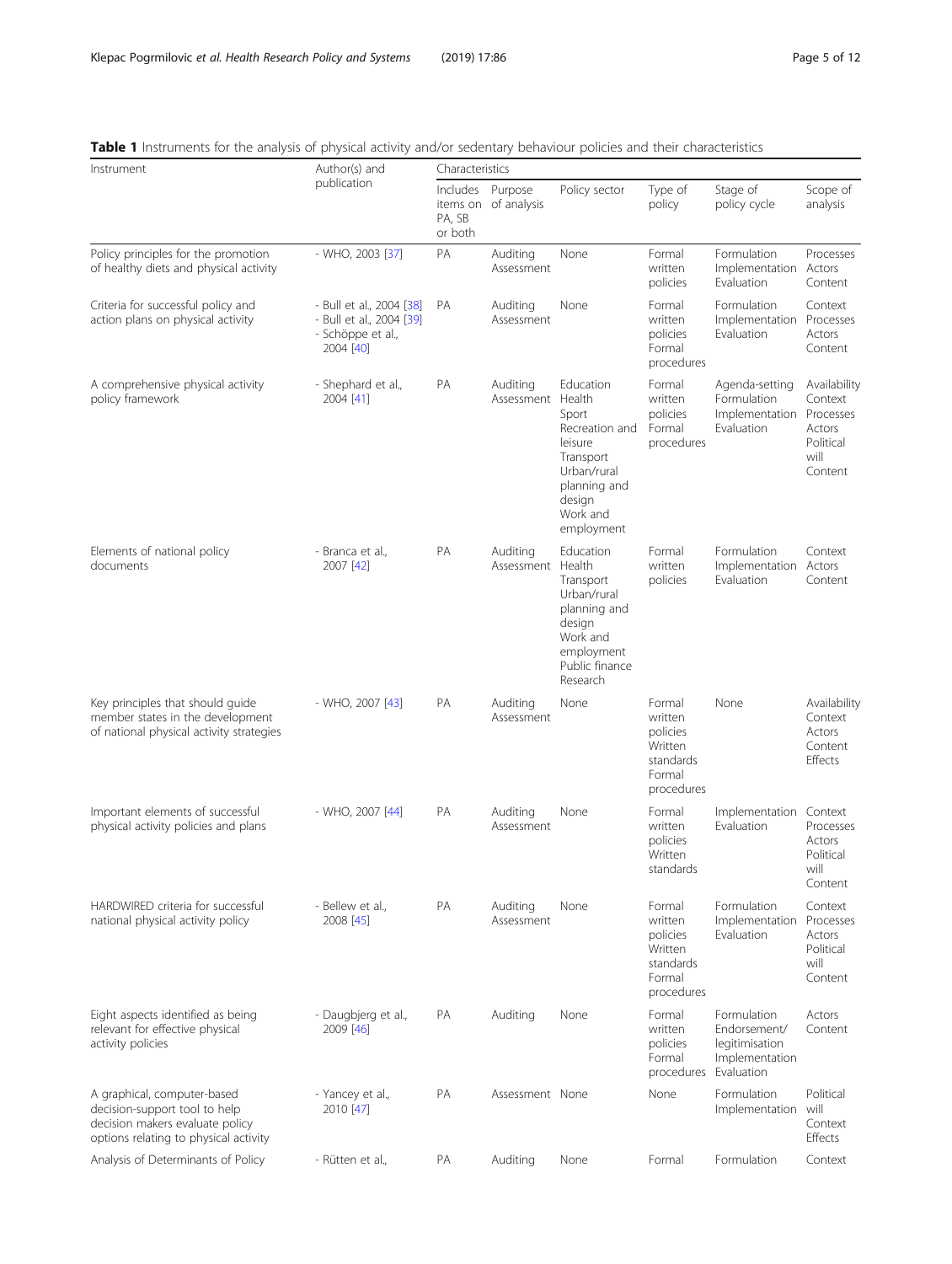| Instrument                                                                                                                                                                       | Author(s) and<br>publication                                                                                                             | Characteristics               |                                 |                                                                                                                                                                                                              |                                                                               |                                                                         |                                                                     |
|----------------------------------------------------------------------------------------------------------------------------------------------------------------------------------|------------------------------------------------------------------------------------------------------------------------------------------|-------------------------------|---------------------------------|--------------------------------------------------------------------------------------------------------------------------------------------------------------------------------------------------------------|-------------------------------------------------------------------------------|-------------------------------------------------------------------------|---------------------------------------------------------------------|
|                                                                                                                                                                                  |                                                                                                                                          | Includes<br>PA, SB<br>or both | Purpose<br>items on of analysis | Policy sector                                                                                                                                                                                                | Type of<br>policy                                                             | Stage of<br>policy cycle                                                | Scope of<br>analysis                                                |
| Impact (ADEPT) model                                                                                                                                                             | 2010 [48]<br>- Rütten et al.,<br>2012 [49]                                                                                               |                               | Assessment                      |                                                                                                                                                                                                              | written<br>policies<br>Formal<br>procedures                                   | Implementation Processes<br>Evaluation                                  | Actors<br>Political<br>will<br>Content<br>Effects                   |
| Categories for the content analysis<br>of policies                                                                                                                               | - WHO, 2011 [50]<br>- Christiansen<br>et al., 2014 [51]                                                                                  | PA                            | Auditing                        | None                                                                                                                                                                                                         | Formal<br>written<br>policies                                                 | Formulation<br>Implementation Content<br>Evaluation<br>Maintenance      | Actors                                                              |
| <b>HEPA PAT</b>                                                                                                                                                                  | - Bull et al., 2014 [17]<br>- Bull et al., 2014 [52]<br>- Bull et al., 2014 [53]<br>- Bull et al., 2014 [54]<br>- Bull et al., 2015 [33] | PA and<br><b>SB</b>           | Auditing                        | Education<br>Assessment Environment<br>Health<br>Sport<br>Recreation and<br>leisure<br>Tourism<br>Transport<br>Urban/rural<br>planning and<br>design<br>Work and<br>employment<br>Public finance<br>Research | Formal<br>written<br>policies<br>Written<br>standards<br>Formal<br>procedures | Formulation<br>Implementation Context<br>Evaluation<br>Maintenance      | Availability<br>Processes<br>Actors<br>Political<br>will<br>Content |
| Government strategies and investments<br>indicator for the Active Healthy Kids<br>report cards                                                                                   | - Tremblay et al.,<br>2014 [55]                                                                                                          | PA                            |                                 | Assessment Public finance                                                                                                                                                                                    | None                                                                          | Agenda-setting<br>Formulation<br>Implementation Political<br>Evaluation | Context<br>Actors<br>will                                           |
| Questionnaire on the monitoring<br>framework for the implementation<br>of policies to promote<br>health-enhancing physical activity<br>in the EU and WHO European<br>Region 2015 | - WHO, 2015 [56]<br>- European Physical<br>Activity Focal Points<br>Network, 2015 [57]                                                   | PA                            | Auditing                        | Education<br>Environment<br>Health<br>Sport<br>Recreation and<br>leisure<br>Transport<br>Urban/rural<br>planning and<br>design<br>Work and<br>employment<br>Public finance                                   | Formal<br>written<br>policies<br>Written<br>standards<br>Formal<br>procedures | Implementation Availability                                             | Context<br>Actors<br>Content                                        |
| Surveillance and policy status<br>indicators for GoPA! country cards                                                                                                             | - Ramirez Varela et al., PA<br>2016 [58]<br>- Ramirez Varela et al.,<br>2017 [59]                                                        |                               | Auditing                        | None                                                                                                                                                                                                         | Formal<br>written<br>policies<br>Formal<br>procedures                         | None                                                                    | Availability                                                        |
| GoPA! Policy Inventory<br>version 1.0 (July 2017)                                                                                                                                | - Global Observatory<br>for Physical Activity,<br>2017 [34]                                                                              | PA and<br><b>SB</b>           | Auditing                        | Education<br>Environment<br>Health<br>Sport<br>Recreation and<br>leisure<br>Transport<br>Urban/rural<br>planning and<br>design                                                                               | Formal<br>written<br>policies<br>Written<br>standards<br>Formal<br>procedures | Maintenance                                                             | Availability<br>Context<br>Actors<br>Content                        |

GoPA! Global Observatory for Physical Activity, HEPA PAT Health-enhancing physical activity policy audit tool, PA physical activity, SB sedentary behaviour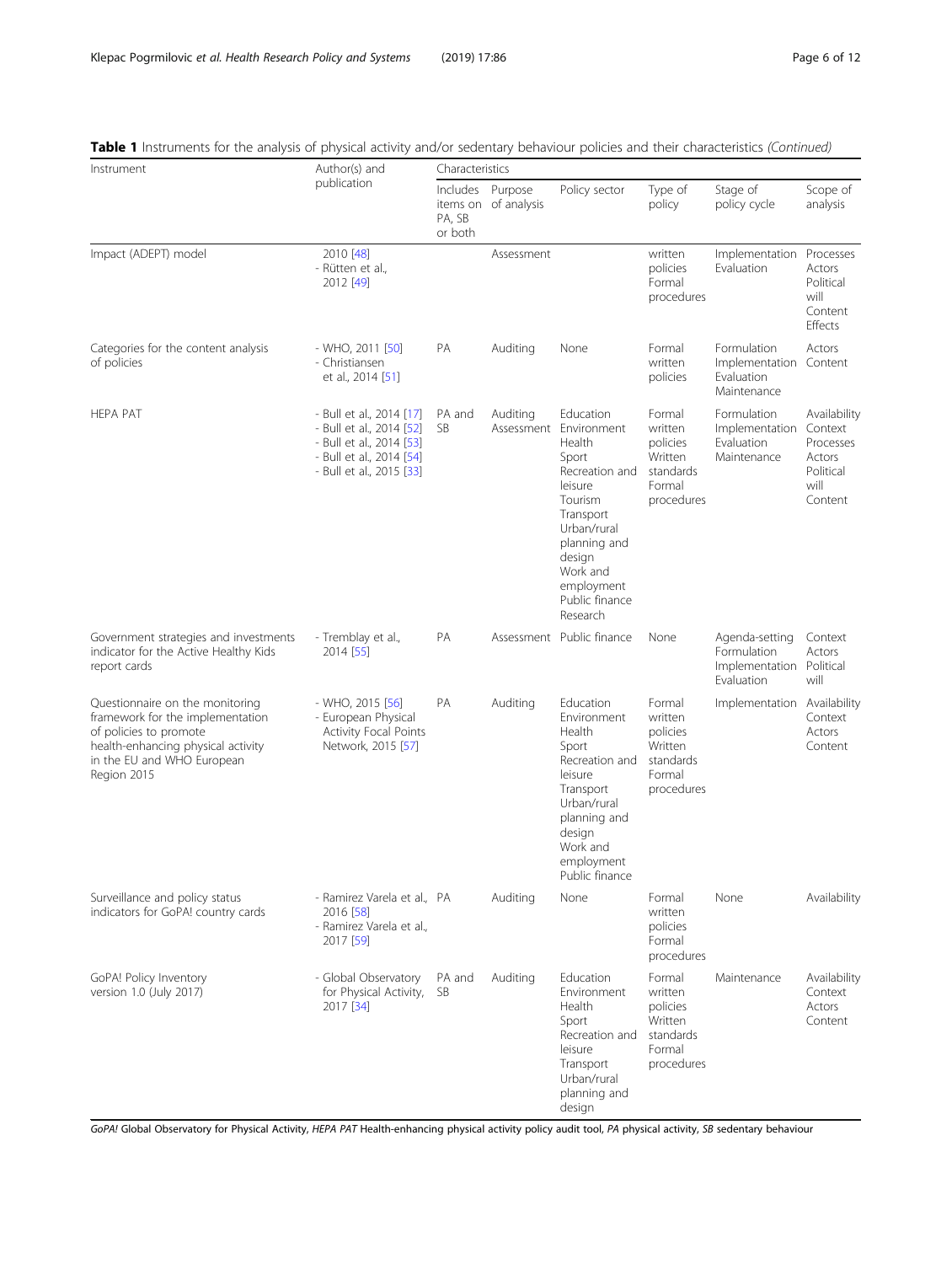institutional PA/SB policies, or (3) described and/or used an instrument for the analysis of health, sport, obesity, NCD or chronic disease-related policies only, without specific reference to PA/SB policies.

# Purpose of analysis

The majority of instruments (56%;  $n = 9$ ) were developed for both policy auditing and assessment purposes [[33,](#page-10-0) [37](#page-10-0), [38](#page-10-0), [41](#page-10-0)–[45,](#page-11-0) [48\]](#page-11-0). Five instruments (31%) were designed only for auditing purposes [\[34](#page-10-0), [46](#page-11-0), [50,](#page-11-0) [57,](#page-11-0) [58](#page-11-0)] and 2 (12%) only for assessment purposes [[47,](#page-11-0) [55](#page-11-0)]. In total, 88% ( $n = 14$ ) of the instruments contain items for auditing and 70% ( $n = 11$ ) contain items for assessment.

# Policy sectors

Only 38% ( $n = 6$ ) of the included instruments ask about specific sectors [\[33,](#page-10-0) [34](#page-10-0), [41,](#page-10-0) [42,](#page-10-0) [55](#page-11-0), [57\]](#page-11-0). The number of sectors addressed by these 6 instruments ranges between 1 and 11. One instrument (6%) [\[33\]](#page-10-0) asks about policies in all 11 sectors included in the CAPPA framework. The 'education', 'health', 'transport' and 'urban/rural planning and design' sectors are the most represented sectors. These are included in 5 instruments that ask about policy sectors [[33](#page-10-0), [34,](#page-10-0) [41,](#page-10-0) [42,](#page-10-0) [57\]](#page-11-0). The 'sport' [\[33](#page-10-0), [34](#page-10-0), [41](#page-10-0), [57](#page-11-0)], 'leisure and recreation' [\[33](#page-10-0), [34,](#page-10-0) [41](#page-10-0), [57\]](#page-11-0), 'work and employment' [[33](#page-10-0), [41](#page-10-0), [42](#page-10-0), [57](#page-11-0)], and 'public finance' [\[33,](#page-10-0) [42,](#page-10-0) [55](#page-11-0), [57](#page-11-0)] sectors are included in 25%  $(n = 4)$  of the instruments. The 'environment' sector is addressed in 19% ( $n = 3$ ) of the instruments [[33,](#page-10-0) [34](#page-10-0), [57\]](#page-11-0), the 'research' sector in 13%  $(n = 2)$  of the instruments [[33,](#page-10-0) [42](#page-10-0)] and 'tourism' is the least represented policy sector, included in only 1 instrument (6%) [\[33](#page-10-0)].

# Type of policy

The reviewed instruments include items on between 1 and 3 (out of 5) different types of policy (mode = 2). Items about 'formal written policies' are included in 88% ( $n = 14$ ) of the instruments [[33](#page-10-0), [34](#page-10-0), [37,](#page-10-0) [38,](#page-10-0) [41](#page-10-0)–[46,](#page-11-0) [48,](#page-11-0) [50,](#page-11-0) [57](#page-11-0), [58](#page-11-0)], followed by items on 'formal procedures' in 63% ( $n = 10$ ) [[33](#page-10-0), [34](#page-10-0), [38,](#page-10-0) [41](#page-10-0), [43](#page-11-0), [45,](#page-11-0) [46](#page-11-0), [48](#page-11-0), [57,](#page-11-0) [58](#page-11-0)] and 'written standards and guidelines' in 38% ( $n = 6$ ) [[33,](#page-10-0) [34](#page-10-0), [43](#page-11-0)–[45,](#page-11-0) [57](#page-11-0)] of the instruments. None of the instruments include items on 'unwritten formal statements' or 'informal policies'. Finally, 13% ( $n = 2$ ) of the instruments do not address any specific type of policy [[47](#page-11-0), [55\]](#page-11-0); they refer to PA policy in general, without specifying the type of PA policy.

# Stages of the policy cycle

The reviewed instruments include questions on 1–4 different stages of the policy cycle (modes = 3 and 4) out of 8 possible stages included in the CAPPA framework. The majority of instruments  $(81\%, n = 13)$ include items about the policy 'implementation' stage [[33,](#page-10-0) [37](#page-10-0), [38](#page-10-0), [41](#page-10-0), [42,](#page-10-0) [44](#page-11-0)–[48,](#page-11-0) [50](#page-11-0), [55](#page-11-0), [57](#page-11-0)]. In total, 69%

 $(n = 11)$  of the instruments include items about the 'formulation' [[33](#page-10-0), [37](#page-10-0), [38](#page-10-0), [41](#page-10-0), [42](#page-10-0), [45](#page-11-0)–[48](#page-11-0), [50](#page-11-0), [55](#page-11-0)] and 'evaluation' [\[33,](#page-10-0) [37](#page-10-0), [38](#page-10-0), [41](#page-10-0), [42,](#page-10-0) [44](#page-11-0)–[46](#page-11-0), [48,](#page-11-0) [50,](#page-11-0) [55](#page-11-0)] stages. The 'maintenance' stage is addressed in 3 (19%) instruments [[33](#page-10-0), [34,](#page-10-0) [50\]](#page-11-0) and 'agenda-setting' in 2 (13%) instruments [[41](#page-10-0), [55\]](#page-11-0). Only 1 (6%) instrument includes items on the 'endorsement/legitimisation' stage [\[46\]](#page-11-0). None of the instruments include items about the 'termination' and 'succession' stages of the policy cycle. Two (13%) instruments do not include items on any particular stage of the policy cycle [\[43](#page-11-0), [58](#page-11-0)].

# Scope of analysis

The instruments include items on 1–6 elements that fall within the scope of analysis according to the CAPPA framework (mode = 3). The majority of instruments (88%,  $n = 14$ ) include items about 'actors' in the policy process [\[33](#page-10-0), [34,](#page-10-0) [37,](#page-10-0) [38,](#page-10-0) [41](#page-10-0)–[46](#page-11-0), [48](#page-11-0), [50](#page-11-0), [55,](#page-11-0) [57\]](#page-11-0). Policy 'content' is addressed in 81%  $(n = 13)$  of instruments [[33,](#page-10-0) [34](#page-10-0), [37](#page-10-0), [38,](#page-10-0) [41](#page-10-0)–[46,](#page-11-0) [48,](#page-11-0) [50](#page-11-0), [57](#page-11-0)] and policy 'context' in 75% (n = 12) [[33,](#page-10-0) [34](#page-10-0), [38,](#page-10-0) [41](#page-10-0)–[45](#page-11-0), [47,](#page-11-0) [48,](#page-11-0) [55](#page-11-0), [57\]](#page-11-0) of the instruments. Items about policy 'processes' [\[33](#page-10-0), [37](#page-10-0), [38](#page-10-0), [41,](#page-10-0) [44](#page-11-0), [45,](#page-11-0) [48](#page-11-0)] and items about 'political will' [[33,](#page-10-0) [41](#page-10-0), [44,](#page-11-0) [45,](#page-11-0) [47](#page-11-0), [49](#page-11-0), [55](#page-11-0)] are included in 44%  $(n = 7)$ . Items about 'availability' of PA policies are included in 38%  $(n = 6)$  [[33,](#page-10-0) [34](#page-10-0), [41,](#page-10-0) [43](#page-11-0), [57](#page-11-0), [58\]](#page-11-0) of the instruments. Items about 'effects' of PA policies are the least represented, as only 3 (19%) instruments include them [[43](#page-11-0), [47](#page-11-0), [48](#page-11-0)].

# **Discussion**

This is the first systematic review of instruments for the analysis of national PA and SB policies. Although a relatively large number of instruments was identified, none of them cover all elements needed for a comprehensive analysis of PA/SB policy according to the CAPPA framework. Moreover, data on some important aspects of PA/ SB policy, including 'unwritten formal statements', 'informal policies', the 'termination' stage and the 'succession' stage cannot be collected by any of the instruments.

All the instruments identified in the current review included items about PA policy, whilst only two asked about SB policy [\[33,](#page-10-0) [34](#page-10-0)]. Research on SB is a much younger field than PA research. Interest in SB as a health risk factor has been developing since 2000 [\[36](#page-10-0)]. While the body of evidence on determinants, prevalence, trends and health outcomes of SB is large and rapidly growing, the research on SB policies is still in its infancy [[25\]](#page-10-0). Given the wide recognition of the importance of SB as a health risk factor, this area requires further development of instruments or modification of existing ones to allow for the analysis of SB policies.

The included instruments contain items for auditing or assessment of policy. Policy auditing may be considered a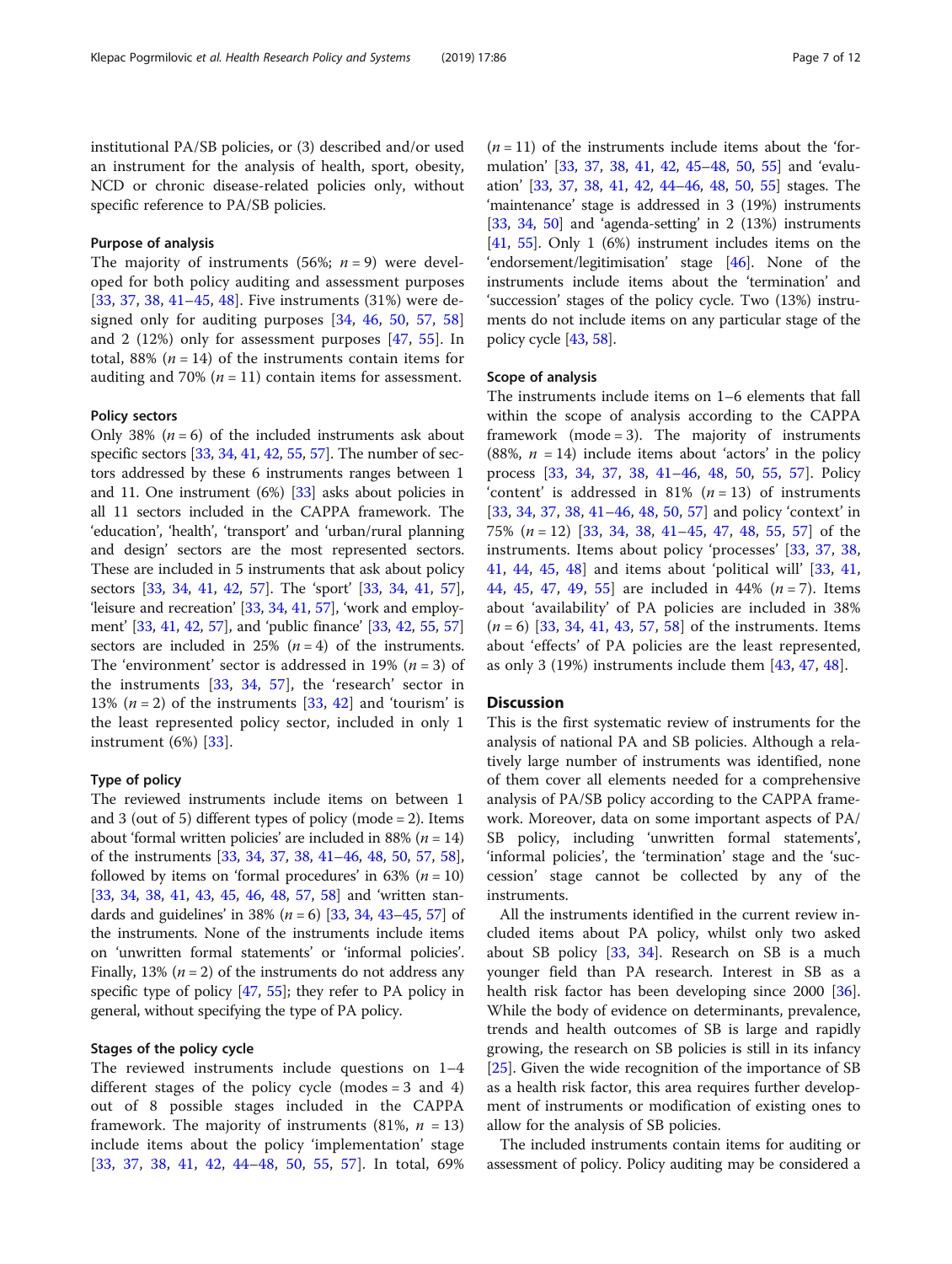prerequisite for policy assessment as it is important to find out which aspects of policy exist before they can be assessed [[35](#page-10-0)]. Two included instruments contain only items for PA policy assessment, implying that, if they were to be used, policy auditing first needs to be done using some other instrument  $[47, 55]$  $[47, 55]$  $[47, 55]$  $[47, 55]$  $[47, 55]$ . In order to thoroughly understand PA/SB policies, it would be beneficial if they were first audited and then assessed. Therefore, having matching items for both these purposes in a single instrument would allow for an easier and more straightforward analysis and interpretation of results. This potentially useful feature has not been found in any of the included measurement tools.

A comprehensive approach that integrates policies across settings and sectors is considered essential to achieve substantial increases in PA at the population level [\[9](#page-10-0)]. Cross-sectoral approaches to policy-making may assist in positioning PA promotion on the agendas of different policy levels and policy sectors [[60\]](#page-11-0). In the PA policy audit of seven European countries, performed using the Health-Enhancing Physical Activity Policy Audit Tool (HEPA PAT), one of the conclusions was that supportive PA-related policies were evident in the health, education and sport sectors, but that more opportunities should be created for supportive policies in other sectors [[52\]](#page-11-0). Most included instruments in this review do not ask about specific sectors. Interestingly, tourism is the least represented sector, addressed in only one instrument [\[33](#page-10-0)]; although some authors suggest that this sector may have great potential to contribute to PA promotion [[61\]](#page-11-0), this has clearly not yet been sufficiently recognised in instruments for PA policy research.

Formal written policies are, by far, the most represented type of policy in the available instruments. Accordingly, a systematic review found that formal written policies were the most commonly analysed type of national PA/SB policy globally [\[25](#page-10-0)]. Items about written standards and guidelines and formal procedures are also well represented in the instruments. By contrast, in the available instruments, no attention has been given to unwritten formal statements and informal policies. Including unwritten formal statements in the analysis of national PA/SB policy could bring additional insights into the comprehensive decision-making processes. As already recognised by Schmid et al. [[62\]](#page-11-0) informal policies are "considered to be part of culture rather than explicit policy and not a primary focus of initial physical activity policy research". Rütten at al [[49\]](#page-11-0). based their instrument on a broader definition of policy, stating that, besides formal statements and procedures, policy also includes informal procedures, rationales for action and arrangements. However, this was not explicitly reflected in the instrument's items.

In political science, usually, at least five stages are mentioned as crucial for understanding the full life circle of a policy and making sense of the policy process as a whole [[63,](#page-11-0) [64](#page-11-0)]. Within most reviewed instruments, only a partial, three-stage policy cycle is inquired about, including the development of policy (formulation stage), policy implementation and the evaluation stage. We found only one instrument that includes an item on the endorsement/legitimisation stage of PA policies, which is not surprising given there does not seem to have been much interest in this particular aspect of policy in previous research in this field [[25\]](#page-10-0). It is also possible, however, that the selection of research topics has been determined by the availability of measures. The agendasetting and maintenance stages are addressed in only a few instruments, while none of the instruments address the termination and succession stages. Analysing PA/SB policy in the context of its full policy cycle, from agenda-setting to the termination or succession stage, is important to gain a more thorough understanding of the whole PA/SB policy-making process.

The majority of instruments are focused on policy content and the actors involved in policy processes. Some of the most common items on actors across the instruments are focused on leadership, coordination mechanisms and organisational structure for PA promotion. Some of the most common items related to policy content are about the target groups and policy's specific goals and objectives. Only a few instruments ask about the availability of PA/SB policies, that is, analysis of whether a specific PA/SB policy exists or not [\[35\]](#page-10-0). With regards to the analysis of processes related to PA/SB policy, instruments that include relevant items are mainly focused on the processes of collaboration and/or consultation regarding PA policy. However, a detailed analysis of processes can be performed with very few instruments. For example, little attention has been given to actions and interrelationships between various actors and to formal processes during the development and implementation of policy. Besides, none of the instruments ask about the power relationship in different processes.

The context surrounding policy is addressed in most of the instruments and the respective items focus on the budget/financial resources and political will/support regarding policy implementation. Assessing the national policy context is a significant first step to better PA policy [\[52\]](#page-11-0). However, broader, country-specific context, such as religious, social or other values relevant for PA promotion, dominant ideology, and the nature of political systems, was addressed by very few instruments. An examination of a narrow context specifically focused on economic and political circumstances relevant for PA policy may be misleading. If, for example, a researcher does not consider the dominant values of a country, they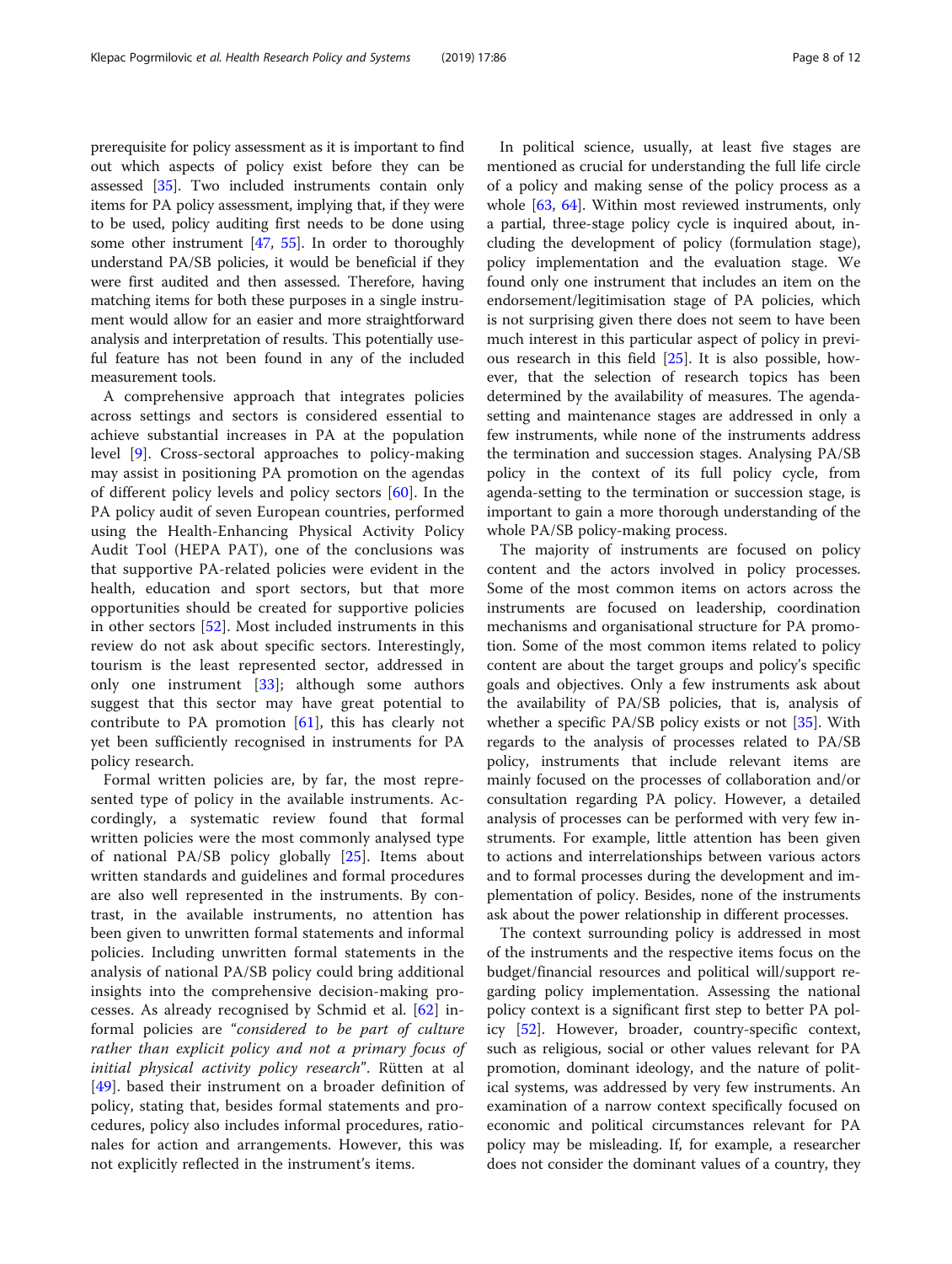may be missing the 'full picture' relevant to understanding how PA promotion in that country really works.

Analysing political, public health, social, economic and/or environmental impacts is one of the key aspects of policy analysis. However, we found only a few instruments that include items about the effects of PA policy. This aspect of PA policy analysis may have been neglected because the effects of PA policies can be complex and challenging to measure. In 2006, the Centers for Disease Control and Prevention highlighted that their "first priority" for future research was "to develop better tools to assess the effects of policies" [\[62](#page-11-0)]. Milton and Bauman [[65\]](#page-11-0) also noted that evaluating the effectiveness of PA policy is important to inform future policy development. Such endeavours could be supported by the development of instruments specialised for analysing the effects of PA and SB policies.

# Recommendations for the use of instruments for PA/SB policy analysis

We suggest to future users of the instruments, such as policy analysts, policy-makers and other stakeholders, to first use the CAPPA framework as a 'road map' to determine a more specific 'route' to answer their research question [[35](#page-10-0)]. This can help to inform decisions on which particular instrument best meets their needs. All instruments assessed in this review have advantages and disadvantages.

If a comprehensive PA policy analysis needs to be done, HEPA PAT would be the most suitable instrument. Using such a comprehensive instrument has advantages in that it can (1) provide a deeper understanding of the current state of national PA/SB policies and (2) lead to a more detailed insight on what needs to be changed in order to improve policy development and/or implementation. On the other hand, using a comprehensive instrument usually means longer data collection, which may slow down the process of policy analysis, and once the analysis is finally completed, it may already be outdated. According to some experts who are currently using HEPA PAT, if undertaken by a single researcher, the process can take up to more than a year. Therefore, we believe this instrument is especially suitable for an official governmental audit of national PA/SB policy where a team of people is available to work on collecting and analysing the data.

While the HEPA PAT does have one assessment-type question, it is more suitable for an audit than for assessment. Therefore, for assessment purposes, we recommend using the Analysis of Determinants of Policy Impact (ADEPT) Model [[48,](#page-11-0) [49](#page-11-0)]. This instrument is especially suitable for researchers who wish to conduct interviews with policy-makers. However, the instrument does not mention SB policies, and it relies on a broad

definition of policy, which may not be suitable for some researchers who want to use a narrower definition.

It may not always be practical to conduct a comprehensive analysis of PA policy. In such cases, a less comprehensive instrument may need to be considered, albeit on account of gathering less detailed information about a PA/SB policy. If time or capacity is limited, we recommend using the GoPA! Policy Inventory [\[34](#page-10-0)]. It contains only 10 questions and is based on HEPA PAT – version 2 [[33](#page-10-0)] and the Questionnaire on the monitoring framework for the implementation of policies to promote health-enhancing physical activity in the EU and WHO European Region 2015 [[56](#page-11-0)].

Some of the instruments are not structured as questionnaires. An example are the eight policy principles for the promotion of healthy diets and PA developed by WHO [\[37](#page-10-0)]. If needed for the purpose of data collection, such sets of principles can be easily transformed into questionnaire items. We provided sample questions derived from the WHO's set of principles in Additional file [3.](#page-9-0) It should be noted, however, that these sample questions have not been developed by the authors of the original instrument and their measurement properties have not been assessed. Rather, these sample questions have been developed exclusively for the purpose of this review to help readers understand how a set of criteria can be transformed into a format suitable for data collection. Depending on their study design, researchers may prefer to develop different questions and use different types of response scales. In any case, it would be important to conduct a study of measurement properties of such newly developed questions before starting the data collection.

All these recommendations are an informed opinion of the authors of this review and should not be taken as an exclusive suggestion to use one instrument over another. The final decision should be left to users, who should independently asses all instruments and decide which is the most suitable for their needs. Table [1](#page-4-0) and Additional file [2](#page-9-0) can help to facilitate this process.

# Towards standardisation of PA/SB policy analysis

The reviewed instruments differ considerably in their structure and comprehensiveness as well as on the aspects of policy they inquire about. This is not surprising, as there is still no consensus among political scientists on what is defined as 'policy' and what constitutes a good policy analysis. Somewhat surprising, however, is the fact that there were large discrepancies even between the instruments developed by the same organisation and/or the same group of authors. This clearly shows that further efforts are needed towards standardisation of PA/SB policy analysis. Despite the large differences between instruments, some themes, such as funding,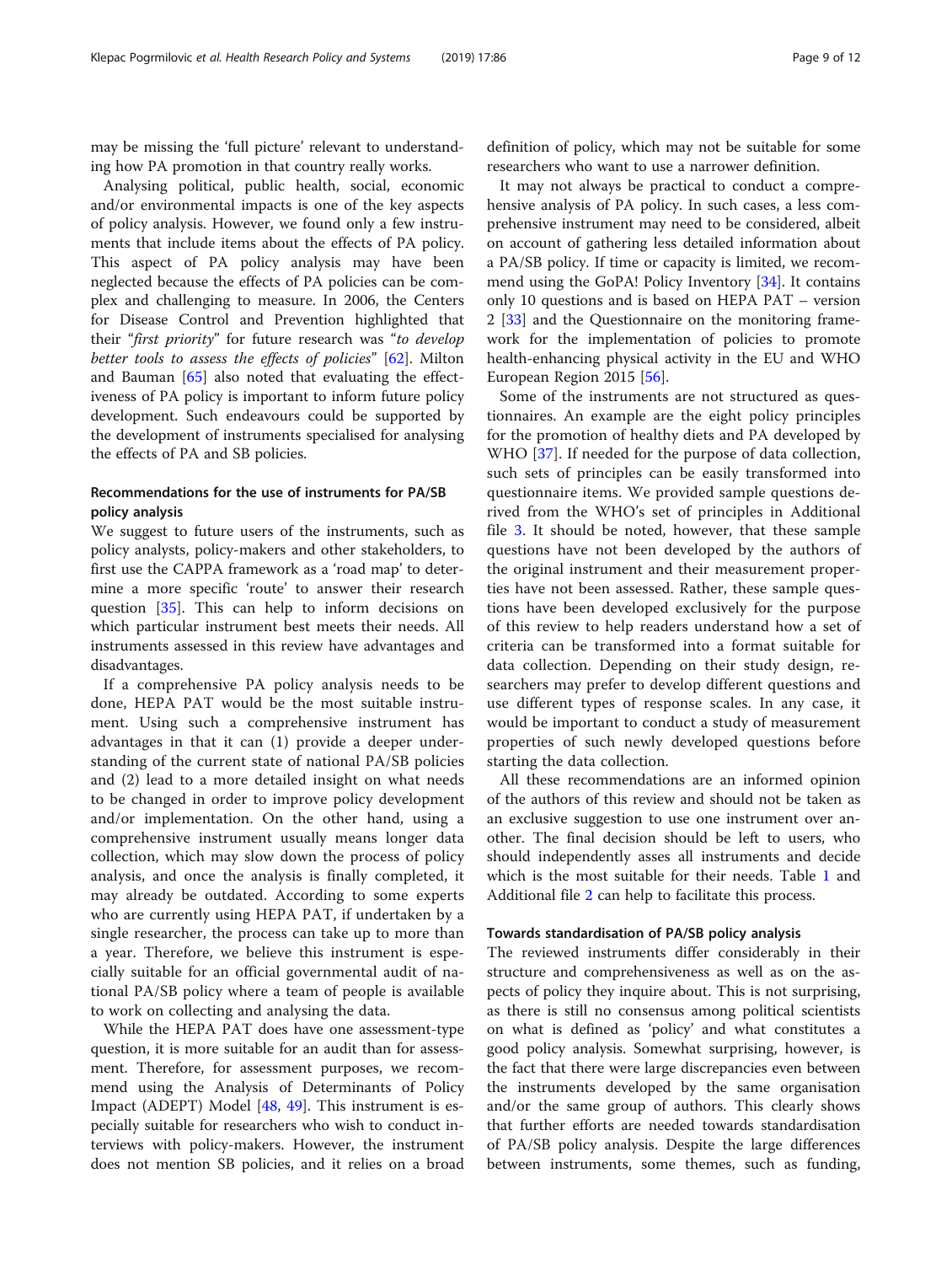<span id="page-9-0"></span>specific target groups, political leadership and coordination, multi-sectoral approaches, evaluation, surveillance/monitoring, setting specific goals for PA promotion, and involvement of various stakeholders in PA policy, were found in most of them. This is promising as it suggests a certain level of agreement between researchers about items that are critical for conducting a PA/SB policy analysis. However, there are several reasons for conducting policy analysis and different instruments have been developed for different purposes. Differences between questionnaire items and conceptualisations of PA/SB policy can negatively affect the comparability of findings across studies. Nonetheless, diversity in methodological approaches may sometimes be considered desirable, particularly in younger fields like SB policy research, because it may serve as a catalyst for academic discussions and facilitate the search for optimal solutions, whereas advancing to standardisation too soon might hinder the development of some novel and potentially valuable methods. Therefore, a balanced approach between heading towards standardisation and allowing for diversity in methodological approaches may be a good way to progress PA/SB policy research.

# Strengths and limitations of the review

The main strengths of this systematic review are that (1) the search was performed through various bibliographic databases, search engines and websites as well as through the reference lists of all included publications, which reduced the possibility of missing relevant studies; (2) we employed an inclusive search syntax and broad eligibility criteria, which allowed us to find and review various types of instruments that may be used for PA/SB policy analysis; (3) the assessment of eligibility of studies as well as the data extraction from the studies were done in duplicate, which reduced the likelihood of human error and subjectivity; and (4) we based our data extraction on a conceptual framework.

This systematic review is also subject to several limitations. Even though the search was done with no language restrictions, we included only publications with abstracts and/or full-texts in English, which may have led to the exclusion of relevant studies. We focused only on national-level policies, yet we acknowledge that some instruments included in this review may also be used to analyse policies on other levels. We did not conduct a formal quality assessment of the studies and/or instruments given that the included studies varied in their aims and methods. Nevertheless, we provided a general assessment of the instruments and the strengths and limitations of various approaches employed in these.

# **Conclusions**

There is a range of different instruments available that can be used for analysing PA policy, whilst only two instruments include questions about SB policy. None of the instruments allow for the analysis of all the relevant components of a national PA/SB policy. Some important elements of PA policy analysis, such as the tourism and research sectors, the agenda-setting and endorsement/legitimisation stages, and the effects of policy, are addressed by only a few instruments. Moreover, none of the instruments address unwritten formal statements, informal policies, and the termination and succession stages of the policy cycle. Thus, designing new instruments or adapting existing ones is needed to allow for a more thorough analysis of national PA and SB policies. Given that policy analysis covering all important components of PA/SB policy may be extremely time-consuming, a way forward might be to develop a set of complementary instruments, with each tool collecting detailed information about a specific aspect of PA and SB policy.

# Supplementary information

Supplementary information accompanies this paper at [https://doi.org/10.](https://doi.org/10.1186/s12961-019-0492-4) [1186/s12961-019-0492-4.](https://doi.org/10.1186/s12961-019-0492-4)

Additional file 1. Full search syntax used for each database.

Additional file 2. Instruments for the analysis of physical activity and/or sedentary behaviour policies and their description.

Additional file 3. Sample questions for physical activity policy auditing/ assessment.

#### Abbreviations

CAPPA: Comprehensive Analysis of Policy on Physical Activity; EU: European Union; GoPA!: Global Observatory for Physical Activity; HEPA PAT: Health-Enhancing Physical Activity Policy Audit Tool; NCD: non-communicable disease; PA: physical activity; SB: sedentary behaviour

#### Acknowledgments

This article is a part of the PhD project of the first author, BKP, supervised by KM, SJHB, and ZP (principal supervisor).

#### Authors' contributions

BKP and ZP conceived the idea for the review. BKP, ZP, SJHB and KM conceptualised the review. BKP took the lead in writing the study protocol. BKP and ZP designed the systematic search strategies. BKP and GOS conducted the study selection. BKP and ZP extracted, coded and tabulated the data. BKP and ZP developed the sample questions (Additional file 3). BKP drafted the initial manuscript. ZP, KM, SJHB and GOS contributed to writing the manuscript. All authors read and approved the final manuscript.

# Funding

Not applicable.

#### Availability of data and materials

Full search syntax used for each database is available in Additional file 1. Full descriptions of the instruments and included publications are available in Additional file 2. Sample questions for physical activity policy auditing/ assessment derived from one set of criteria are available in Additional file 3.

#### Ethics approval and consent to participate

Not applicable.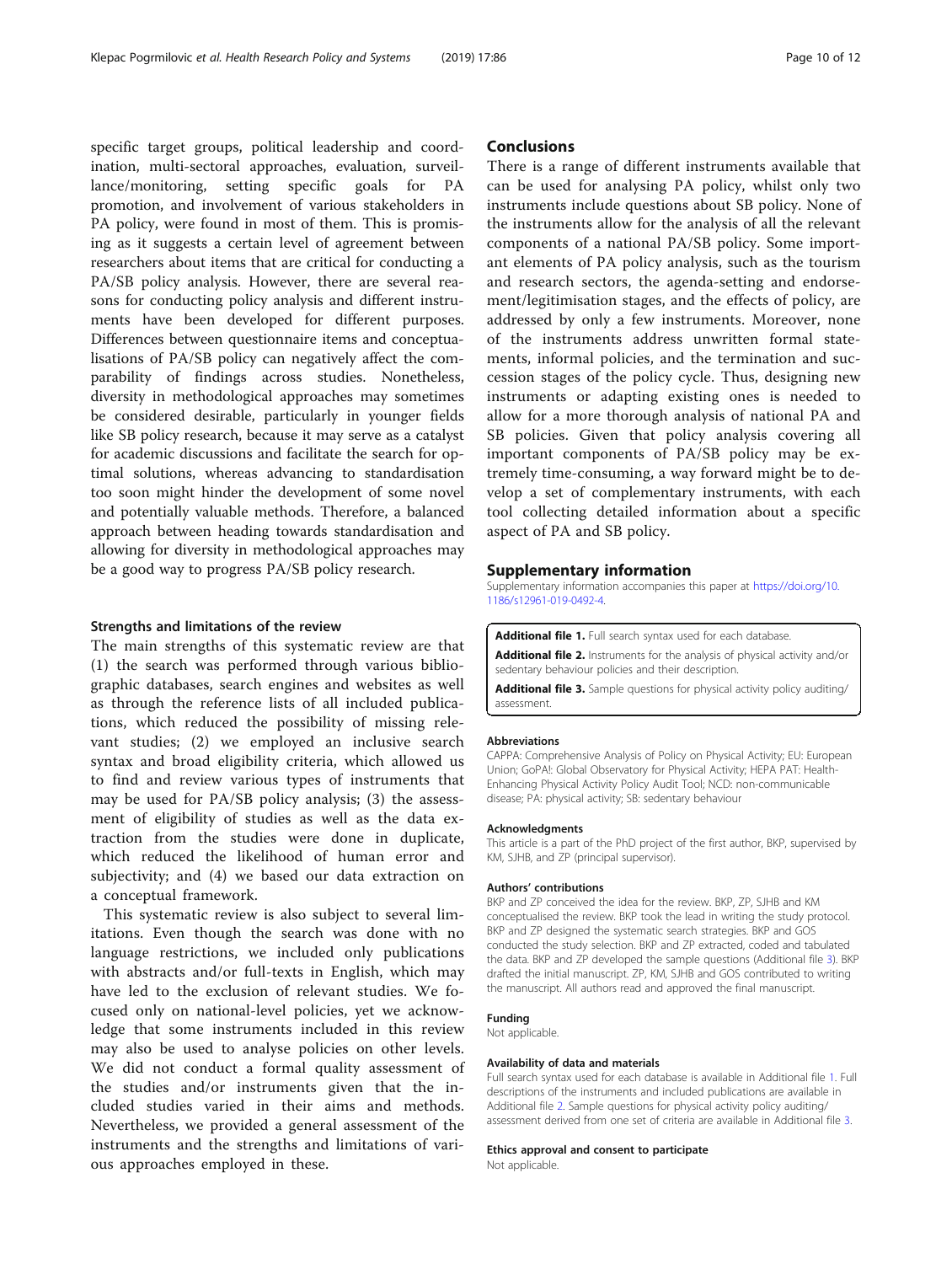# <span id="page-10-0"></span>Consent for publication

Not applicable.

# Competing interests

The authors declare that they have no competing interests.

#### Author details

<sup>1</sup>Institute for Health and Sport, Victoria University, Ballarat Road, Footscray, Melbourne, VIC 3001, Australia. <sup>2</sup>Norwich Medical School, University of East Anglia, Norwich Research Park, Norwich, United Kingdom. <sup>3</sup>Centre for Health, Informatics, and Economic Research, Institute for Resilient Regions, University of Southern Queensland, Springfield, Australia.

# Received: 15 March 2019 Accepted: 23 September 2019 Published online: 13 November 2019

#### References

- Lee I-M, Shiroma EJ, Lobelo F, Puska P, Blair SN, Katzmarzyk PT, Lancet Physical Activity Series Working Group. Effect of physical inactivity on major non-communicable diseases worldwide: an analysis of burden of disease and life expectancy. Lancet. 2012;380(9838):219–29.
- 2. de Rezende LFM, Sá TH, Mielke GI, Viscondi JYK, Rey-López JP, Garcia LMT. All-cause mortality attributable to sitting time: analysis of 54 countries worldwide. Am J Prev Med. 2016;51(2):253–63.
- 3. Ding D, Lawson KD, Kolbe-Alexander TL, Finkelstein EA, Katzmarzyk PT, van Mechelen W, Pratt M, Lancet Physical Activity Series 2 Executive Committee. The economic burden of physical inactivity: a global analysis of major non-communicable diseases. Lancet. 2016;388(10051): 1311–24.
- 4. World Health Organization. Noncommunicable Diseases. [http://www.who.](http://www.who.int/mediacentre/factsheets/fs355/en/) [int/mediacentre/factsheets/fs355/en/](http://www.who.int/mediacentre/factsheets/fs355/en/). Accessed 2 Feb 2018.
- 5. Physical Activity Guidelines Advisory Committee. 2018 Physical Activity Guidelines Advisory Committee Scientific Report. Washington DC: Department of Health and Human Services; 2018.
- 6. de LFM R, Lopes MR, Rey-López JP, VKR M, do Carmo Luiz O. Sedentary behavior and health outcomes: an overview of systematic reviews. PloS One. 2014;9(8):e105620.
- 7. World Health Organization. WHO global strategy on diet, physical activity and health. Food Nutr Bull. 2004;25(3):292–302.
- Sallis J, Cervero R, Ascher W, Henderson K, Kraft K, Kerr J. An ecological approach to creating active living communities. Annu Rev Public Health. 2006;27:297–322.
- 9. Bellew B, Bauman A, Martin B, Bull F, Matsudo V. Public policy actions needed to promote physical activity. Curr Cardiovasc Risk Rep. 2011;5(4): 340–9.
- 10. World Health Organization. Global Action Plan on Physical Activity 2018–2030: More Active People for a Healthier World. Geneva: World Health Organization; 2018.
- 11. Department of Health and Department of Transport, Tourism and Sport. Get Ireland Active. The National Physical Activity Plan for Ireland. Dublin: Department of Health and Department of Transport, Tourism and Sport; 2016.
- 12. Public Health England. Everybody Active, Every Day: An Evidence-Based Approach to Physical Activity. London: Public Health England; 2014.
- 13. Mexico Gobierno de la Republica. Estrategia Nacional para la Prevención y Control del Sobrepeso, la Obesidad y la Diabetes (National Strategy for the Prevention and Control of Overweight, Obeisity and Diabetes). Mexico: Secretaría de Salud; 2013.
- 14. Ministry of Health and Social Services. National Multisectoral Strategic Plan for Prevention and Control of Non-Communicable Diseases in Namibia 2017/18–2021/22. Windhoek: Ministry of Health and Social Services; 2017.
- 15. Government of Denmark. Healthy throughout Life the Targets and Strategies for Public Health Policy of the Government of Denmark, 2002–2010. Copenhagen: Ministry of the Interior and Health; 2002.
- 16. Sallis J, Bull F, Guthold R, Heath G, Inoue S, Kelly P, Oyeyemi A, Perez L, Richards J, Halllal P. Progress in physical activity over the olympic quadrennium. Lancet. 2016;388(10051):1325–36.
- 17. Bull F, Milton K, Kahlmeier S. National policy on physical activity: the development of a policy audit tool. J Phys Act Health. 2014;11(2):233–40.
- 18. Buse K, Dickinson C, Gilson L, Murray S. How can the analysis of power and process in policy-making improve health outcomes? World Hosp Health Serv. 2009;45(1):4–8.
- 19. Quade ES, Carter GM. Analysis for Public Decisions. Cambridge: MIT Press; 1989.
- 20. Hird J. How effective is policy analysis? In: Friedman LS, editor. Does Policy Analysis Matter?: Exploring Its Effectiveness in Theory and Practice. Oakland: University of California Press; 2017. p. 44–84.
- 21. Collins T. Health policy analysis: a simple tool for policy makers. J Royal Instit Public Health. 2005;119:192–6.
- 22. Lasswell HD, Lerner D, Fisher HH. The Policy Sciences: Recent Developments in Scope and Method. Palo Alto: Stanford University Press; 1951.
- 23. Bardach E, Patashnik EM. A Practical Guide for Policy Analysis: The Eightfold Path to More Effective Problem Solving. Washington: CQ press, SAGE Publications; 2015.
- 24. Walt G, Gilson L. Reforming the health sector in developing countries: the central role of policy analysis. Health Policy Plan. 1994;9(4):353–70.
- 25. Klepac Pogrmilovic B, O'Sullivan G, Milton K, Biddle S, Bauman A, Bull F, Kahlmeier S, Pratt M, Pedišić Ž. A global systematic scoping review of studies analysing indicators, development, and content of national-level physical activity and sedentary behaviour policies. Int J Behav Nutr Phys Act. 2018;15:123.
- 26. Colebatch HK. Policy analysis, policy practice and political science. Aust J Public Adm. 2005;64(3):14–23.
- 27. Dunn WN. Public Policy Analysis. New York: Pearson Education; 2004.
- 28. Friedman LS. Public policy making and public policy analysis. In: Friedman LS, editor. Does Policy Analysis Matter?: Exploring Its Effectiveness in Theory and Practice. Oakland: University of California Press; 2017. p. 1–34.
- 29. Geva-May I. An Operational Approach to Policy Analysis. The Craft: Prescriptions for Better Analysis. New York: Springer Science & Business Media; 1997.
- 30. Walt G, Shiffman J, Schneider H, Murray S, Brugha R, Gilson L. 'Doing' health policy analysis: methodological and conceptual reflections and challenges. Health Policy Plan. 2008;23:308–17.
- 31. Cheung KK, Mirzaei M, Leeder S. Health policy analysis: a tool to evaluate in policy documents the alignment between policy statements and intended outcomes. Aust Health Rev. 2010;34(4):405–13.
- 32. Sacks G, Swinburn B, Lawrence M. Obesity policy action framework and analysis grids for a comprehensive policy approach to reducing obesity. Obes Rev. 2009;10:76–86.
- 33. Bull F, Milton K, Kahlmeier S. Health-Enhancing Physical Activity (HEPA) Policy Audit Tool (PAT) - Version 2. World Health Organization, Regional Office for Europe: Copenhagen; 2015.
- 34. Global Observatory for Physical Activity. The Global Observatory for Physical Activity-GoPA! Policy Inventory version 1.0. Adapted from the Health enhancing physical activity (HEPA) policy audit tool, version 2.0 and The European Monitoring Framework. 2017.
- 35. Klepac Pogrmilovic B, O'Sullivan G, Milton K, Biddle SJH, Pedisic Z. The development of the Comprehensive Analysis of Policy on Physical Activity (CAPPA) framework. Int J Behav Nutr Phys Act. 2019;16:60.
- 36. Pedišić Ž, Dumuid D, Olds T. Integrating sleep, sedentary behaviour, and physical activity research in the emerging field of time-use epidemiology: definitions, concepts, statistical methods, theoretical framework, and future directions. Kinesiology. 2017;49(2):135–45.
- 37. World Health Organization. Diet, nutrition and the prevention of chronic diseases, Report of a Joint WHO/FAO Expert Consultation. Geneva: WHO; 2003.
- 38. Bull F, Bellew B, Schoeppe S, Bauman A. Developments in national physical activity policy: an international review and recommendations towards better practice. J Sci Med Sport. 2004;7(1):93–104.
- 39. Bull F, Bauman A, Bellew B, Brown W. Getting Australia Active II: An Update of Evidence on Physical Activity Melbourne. Melbourne: National Public Health Partnership; 2004.
- 40. Schöppe S, Bauman A, Bull F. International Review of National Physical Activity Policy - A Literature Review. NSW Centre for Physical Activity and Health: Sydney; 2004.
- 41. Shephard RJ, Lankenau B, Pratt M, Neiman A, Puska P, Benaziza H, Bauman A. Physical Activity Policy Development: a synopsis of the WHO/CDC Consultation, September 29 through October 2, 2002, Atlanta, Georgia. Public Health Rep. 2004;119(3):346–51.
- 42. Branca F, Nikogosian H, Lobstein T. The Challenge of Obesity in the WHO European Region and the Strategies for Response: Summary. Copenhagen: WHO Regional Office for Europe; 2007.